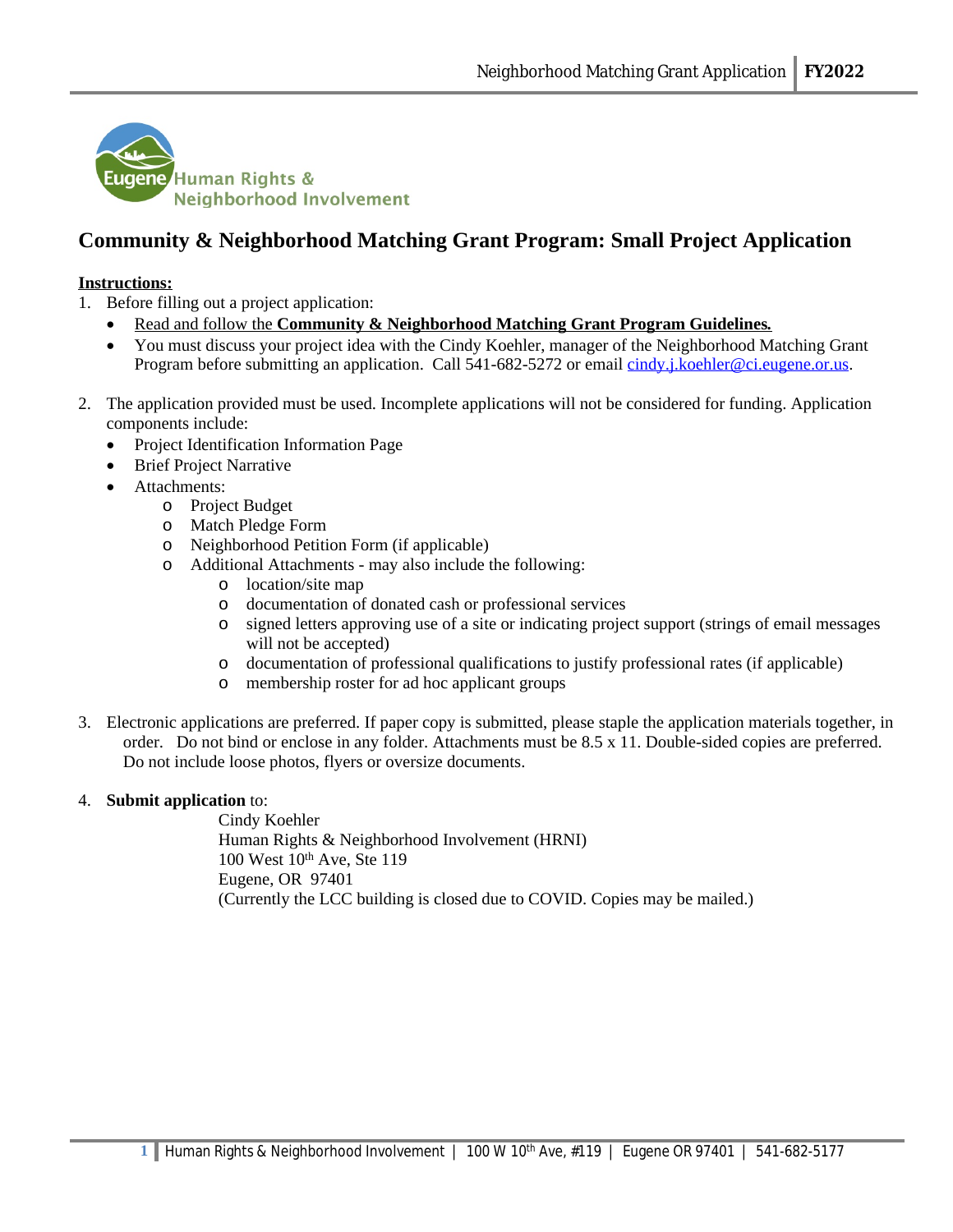| <b>Project Identification Information</b>                                                                                                                                                                                                                                                                                                                                                                                                                                                                                                                                               |  |                                                                                                        |                              |                   |  |  |
|-----------------------------------------------------------------------------------------------------------------------------------------------------------------------------------------------------------------------------------------------------------------------------------------------------------------------------------------------------------------------------------------------------------------------------------------------------------------------------------------------------------------------------------------------------------------------------------------|--|--------------------------------------------------------------------------------------------------------|------------------------------|-------------------|--|--|
| <b>Project Name:</b>                                                                                                                                                                                                                                                                                                                                                                                                                                                                                                                                                                    |  |                                                                                                        |                              |                   |  |  |
| <b>Project Address or Location:</b>                                                                                                                                                                                                                                                                                                                                                                                                                                                                                                                                                     |  |                                                                                                        |                              |                   |  |  |
|                                                                                                                                                                                                                                                                                                                                                                                                                                                                                                                                                                                         |  | Briefly describe project highlights in 50 words or fewer:                                              |                              |                   |  |  |
|                                                                                                                                                                                                                                                                                                                                                                                                                                                                                                                                                                                         |  |                                                                                                        |                              |                   |  |  |
|                                                                                                                                                                                                                                                                                                                                                                                                                                                                                                                                                                                         |  |                                                                                                        | <b>Applicant Information</b> |                   |  |  |
| attachment)                                                                                                                                                                                                                                                                                                                                                                                                                                                                                                                                                                             |  | <b>Applicant Organization/Group</b> (if ad hoc<br>group include membership roster with contact info as |                              |                   |  |  |
| <b>Project Primary</b><br><b>Contact:</b>                                                                                                                                                                                                                                                                                                                                                                                                                                                                                                                                               |  |                                                                                                        |                              |                   |  |  |
| <b>Mailing Address:</b>                                                                                                                                                                                                                                                                                                                                                                                                                                                                                                                                                                 |  |                                                                                                        |                              |                   |  |  |
| <b>Day Phone:</b>                                                                                                                                                                                                                                                                                                                                                                                                                                                                                                                                                                       |  |                                                                                                        | <b>Email:</b>                |                   |  |  |
| The signatory below declares that s/he is authorized to act on behalf of the applicant organization, assures that a<br>majority of the governing board or membership has authorized this project, and assures that any funds received will<br>be used only for purposes set forth herein.                                                                                                                                                                                                                                                                                               |  |                                                                                                        |                              |                   |  |  |
| Name:                                                                                                                                                                                                                                                                                                                                                                                                                                                                                                                                                                                   |  |                                                                                                        |                              | Signature:        |  |  |
| <b>Address:</b>                                                                                                                                                                                                                                                                                                                                                                                                                                                                                                                                                                         |  |                                                                                                        |                              | <b>Phone:</b>     |  |  |
|                                                                                                                                                                                                                                                                                                                                                                                                                                                                                                                                                                                         |  |                                                                                                        |                              |                   |  |  |
| <b>Project Funding Request</b>                                                                                                                                                                                                                                                                                                                                                                                                                                                                                                                                                          |  |                                                                                                        |                              |                   |  |  |
| <b>Grant funds requested:</b>                                                                                                                                                                                                                                                                                                                                                                                                                                                                                                                                                           |  |                                                                                                        | \$                           |                   |  |  |
| Value of neighborhood match (must be equivalent to request, at minimum):                                                                                                                                                                                                                                                                                                                                                                                                                                                                                                                |  |                                                                                                        |                              | \$                |  |  |
| Total project value:                                                                                                                                                                                                                                                                                                                                                                                                                                                                                                                                                                    |  |                                                                                                        | \$                           |                   |  |  |
|                                                                                                                                                                                                                                                                                                                                                                                                                                                                                                                                                                                         |  |                                                                                                        |                              |                   |  |  |
| <b>Neighborhood Association Endorsement</b>                                                                                                                                                                                                                                                                                                                                                                                                                                                                                                                                             |  |                                                                                                        |                              |                   |  |  |
| The project is located within the following City recognized<br><b>Neighborhood Association boundary:</b><br>(indicate if association is currently dormant)<br>The signatory below declares that s/he is an elected Chair of the Neighborhood Association in which the project is<br>located and assures that the Applicant's proposal was communicated to the board or association at a general<br>meeting and there are no objections to the project. Objections must be provided in writing and have solutions or<br>remedies articulated that will help the project be reconsidered. |  |                                                                                                        |                              |                   |  |  |
| Name:                                                                                                                                                                                                                                                                                                                                                                                                                                                                                                                                                                                   |  |                                                                                                        |                              | <b>Signature:</b> |  |  |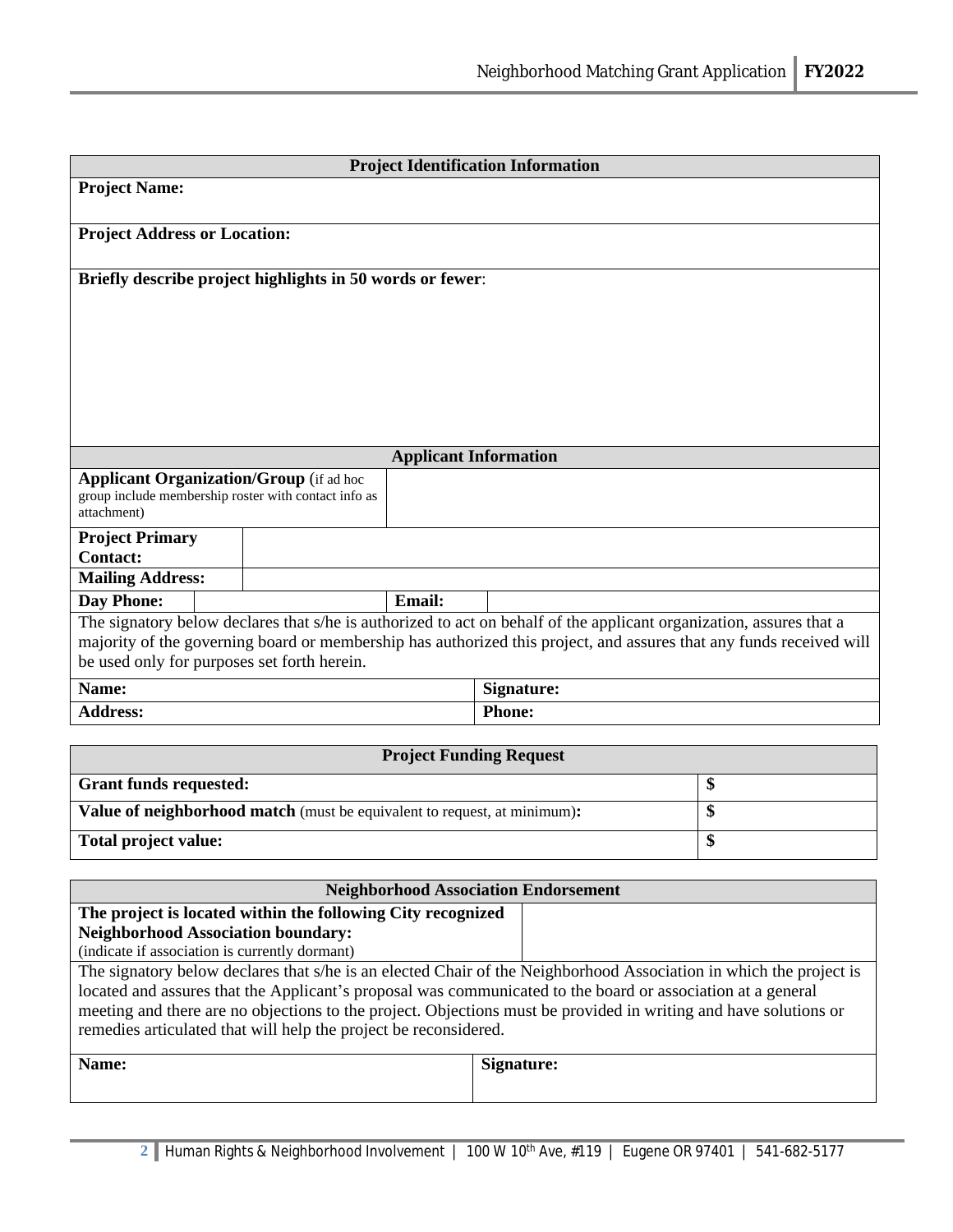| <b>Supplemental Information</b>                                                                                         |  |  |  |  |
|-------------------------------------------------------------------------------------------------------------------------|--|--|--|--|
| <b>Does your group have a current Matching Grant?</b> (If yes, what is the project and<br>anticipated completion date?) |  |  |  |  |
| <b>Project Contact</b>                                                                                                  |  |  |  |  |
| Who will handle the project accounting                                                                                  |  |  |  |  |
| including tracking of invoices, payments                                                                                |  |  |  |  |
| and elements of the match?                                                                                              |  |  |  |  |
| (Name, email and phone number)                                                                                          |  |  |  |  |

# **Project Details and Narrative**

# **Project Details:**

- Does the project meet a need unique to your neighborhood or the broader community? Y/N
- Can you demonstrate broad participation and support of neighborhood residents with your project? Y/N
- Did your outreach include under-represented or marginalized communities? Y/N Will this project be somewhere other than on City property? Y/N
	- **o** If yes, provide documentation of permission in your application for use of the site from the property owner. This also applies to school-based sites.

# **Please provide a brief overview of the project addressing the following questions where applicable (try to limit your response to 1 additional page):**

# **Project Description and Neighborhood Benefit**

- Briefly describe the project and the goals you are trying to accomplish including an observable, physical improvement to the neighborhood or a measurable change in the sense of local community or identity.
- If submitting a neighborhood planning or design project, how will your neighborhood implement the plan or address your findings? How will it contribute to a more inclusive community?
- How will it contribute to neighborhood identity, foster a sense of belonging and inclusivity in our community and strengthen existing relationships and build new relationships?
- What is the intended lasting enhancement and/or impact of your project on the neighborhood? Please discuss benefit to community and visitors to Eugene during Oregon22 if applicable.

#### **Neighborhood and Community Involvement**

- Describe how you have involved community members, particularly underrepresented community members, in the development and planning for this project.
- Are you working with other public, private or non-profit organizations on this project? If so, describe who and how.

#### **Project Readiness**

- Briefly provide a project schedule with estimated timelines for the project and completion.
- For physical improvements, how will long-term maintenance, including costs, be addressed?
- Identify permits, fees and insurance requirements, if applicable, and how you plan to address them (costs may be included in the grant).

#### **Sustainability Values**

- Describe who will benefit from the project. How does this project contribute to building community relationships, building or ensuring social equity, cultural awareness, livability and/or community safety?
- Discuss how the project contributes to community goals related to environmental health and sustainability.
- How will this project affect the local economy and/or minimize cost to the community now and over the longterm?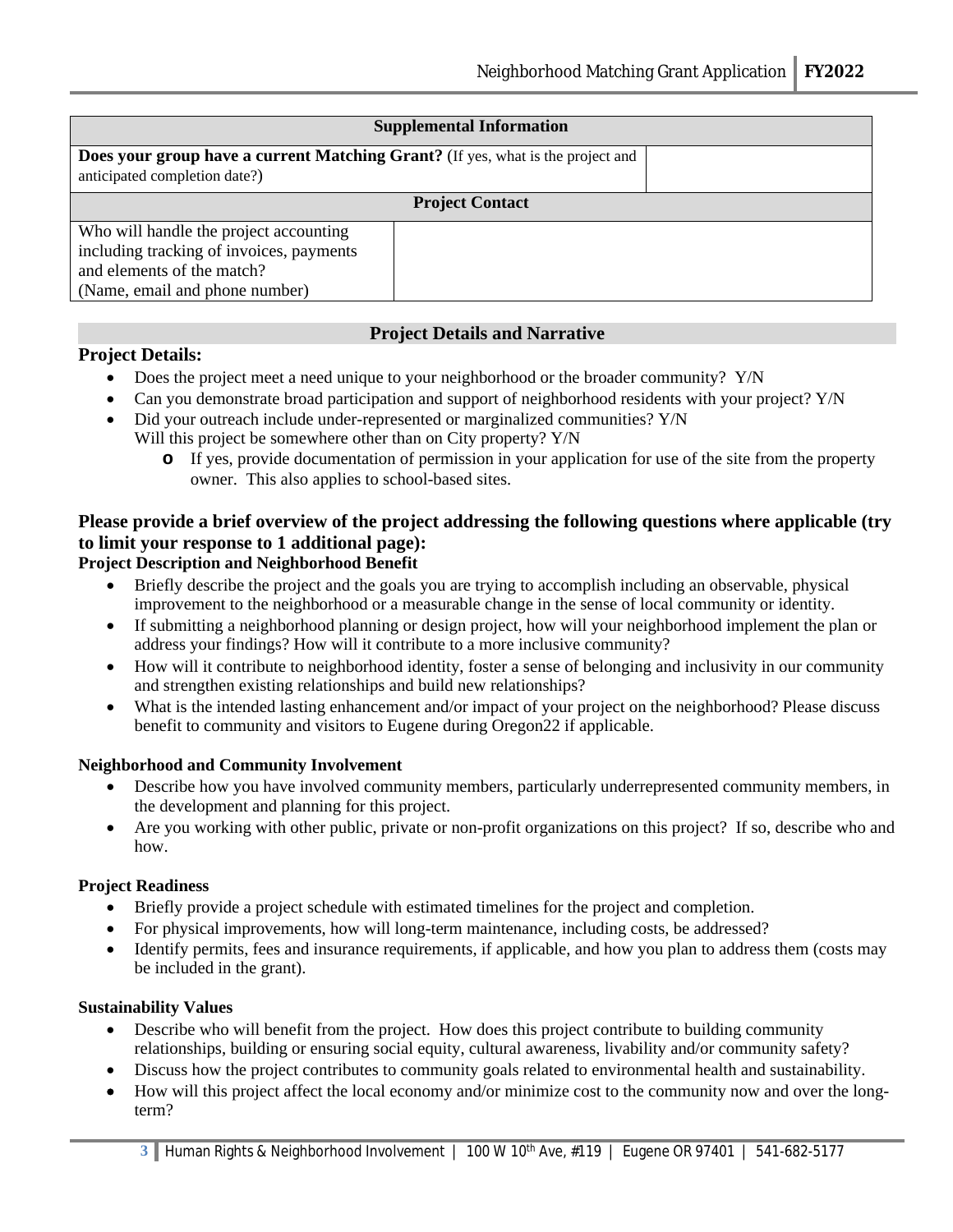# **Project Budget**

When creating your project budget, get estimates from more than one reliable source if possible. Projects involving public right-of-way or in City parks may be required to include a maintenance endowment and **are** required to be approved by the appropriate department. Items considered for the match (section C) must be documented. All proposed purchases and donations must be documented on the budget.

\*\*Documentation of professional qualifications must be provided to justify professional rates related to this budget.

| $\mathbf A$                     | $\overline{\mathbf{B}}$                | <b>C</b> – Describe Match Items           |                                                                   |                          | $\overline{\mathbf{D}}$                        | $\overline{E}$                      |
|---------------------------------|----------------------------------------|-------------------------------------------|-------------------------------------------------------------------|--------------------------|------------------------------------------------|-------------------------------------|
| <b>Item Description</b>         | <b>Grant Funds</b><br><b>Requested</b> | <b>Volunteer Time</b><br>$(\$28.54 / hr)$ | <b>In-Kind Contributions</b><br>(supplies, materials or services) | Cash<br><b>Donations</b> | <b>Other Non-Match</b><br><b>Contributions</b> | <b>Total Project</b><br>$(B+C+D=E)$ |
| <b>Supplies &amp; Materials</b> |                                        |                                           |                                                                   |                          |                                                |                                     |
|                                 |                                        |                                           |                                                                   |                          |                                                |                                     |
|                                 |                                        |                                           |                                                                   |                          |                                                |                                     |
|                                 |                                        |                                           |                                                                   |                          |                                                |                                     |
|                                 |                                        |                                           |                                                                   |                          |                                                |                                     |
|                                 |                                        |                                           |                                                                   |                          |                                                |                                     |
|                                 |                                        |                                           |                                                                   |                          |                                                |                                     |
|                                 |                                        |                                           |                                                                   |                          |                                                |                                     |
| <b>Subtotal</b>                 |                                        |                                           |                                                                   |                          |                                                |                                     |
| Services **                     |                                        |                                           |                                                                   |                          |                                                |                                     |
|                                 |                                        |                                           |                                                                   |                          |                                                |                                     |
|                                 |                                        |                                           |                                                                   |                          |                                                |                                     |
|                                 |                                        |                                           |                                                                   |                          |                                                |                                     |
|                                 |                                        |                                           |                                                                   |                          |                                                |                                     |
|                                 |                                        |                                           |                                                                   |                          |                                                |                                     |
|                                 |                                        |                                           |                                                                   |                          |                                                |                                     |
| <b>Subtotal</b>                 |                                        |                                           |                                                                   |                          |                                                |                                     |
| <b>Other Items:</b>             |                                        |                                           |                                                                   |                          |                                                |                                     |
| Insurance                       |                                        |                                           |                                                                   |                          |                                                |                                     |
| Permits                         |                                        |                                           |                                                                   |                          |                                                |                                     |
|                                 |                                        |                                           |                                                                   |                          |                                                |                                     |
| Other                           |                                        |                                           |                                                                   |                          |                                                |                                     |
|                                 |                                        |                                           |                                                                   |                          |                                                |                                     |
| <b>Subtotal</b>                 |                                        |                                           |                                                                   |                          |                                                |                                     |
| <b>GRAND TOTAL</b>              |                                        |                                           |                                                                   |                          |                                                |                                     |

**4** Human Rights & Neighborhood Involvement | 100 W 10th Ave, #119 | Eugene OR 97401 | 541-682-5177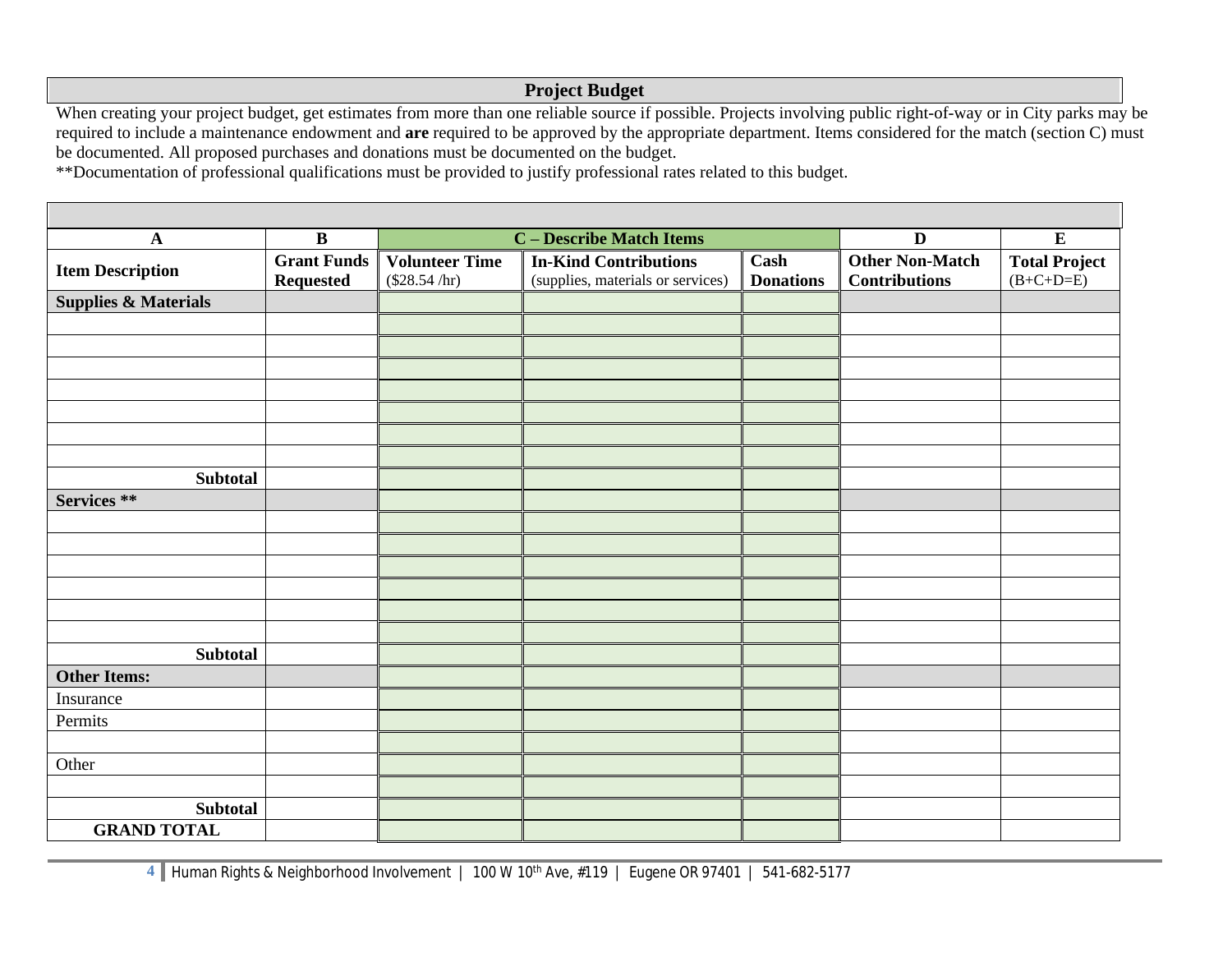# **Match Pledge Form**

This form must be used to document all volunteer labor and donated cash, materials and supplies. Use the form to collect pledges and then to account for the actual contribution. The last two columns are provided to verify that the pledged hours, goods or services were received.

The project budget must include an amount of cash, in-kind donations, or volunteer time equal to or greater than the grant request. Contributions from the City or other government agencies do not count towards the match. Donated materials or supplies are valued at their retail price. If you have money in the bank for the project, include a bank statement (with account numbers removed) or a letter from the fiscal sponsor to document the funds.

Volunteer labor or professional services contributed before the grant is awarded cannot be counted toward the match. All volunteer labor is valued at \$28.54 per hour. A project coordinator or other method of engaging volunteers may be desirable depending on the project. The donors of professional services must also document the value of their contributions on official letterhead. Professional services are valued at their customary retail value.

| <b>Name of Project:</b>                                                                                                                        |                  |                                                                                 |                                     |                                                   |                 |
|------------------------------------------------------------------------------------------------------------------------------------------------|------------------|---------------------------------------------------------------------------------|-------------------------------------|---------------------------------------------------|-----------------|
| The individuals, businesses, or organizations listed below commit to donate volunteer time, materials, services or cash for the above project. |                  |                                                                                 |                                     |                                                   |                 |
| <b>Name/Address/Phone</b>                                                                                                                      | <b>Signature</b> | <b>Description of Donation</b><br>or Volunteer Role<br>(include # hrs. pledged) | Value of<br>Item or<br><b>Hours</b> | <b>Value</b><br><b>Received or</b><br>Hrs. Worked | Date & Initials |
|                                                                                                                                                |                  |                                                                                 |                                     |                                                   |                 |
|                                                                                                                                                |                  |                                                                                 |                                     |                                                   |                 |
|                                                                                                                                                |                  |                                                                                 |                                     |                                                   |                 |
|                                                                                                                                                |                  |                                                                                 |                                     |                                                   |                 |
|                                                                                                                                                |                  |                                                                                 |                                     |                                                   |                 |
|                                                                                                                                                |                  |                                                                                 |                                     |                                                   |                 |
|                                                                                                                                                |                  |                                                                                 |                                     |                                                   |                 |
|                                                                                                                                                |                  |                                                                                 |                                     |                                                   |                 |

**5** Human Rights & Neighborhood Involvement | 100 W 10<sup>th</sup> Ave, #119 | Eugene OR 97401 | 541-682-5177